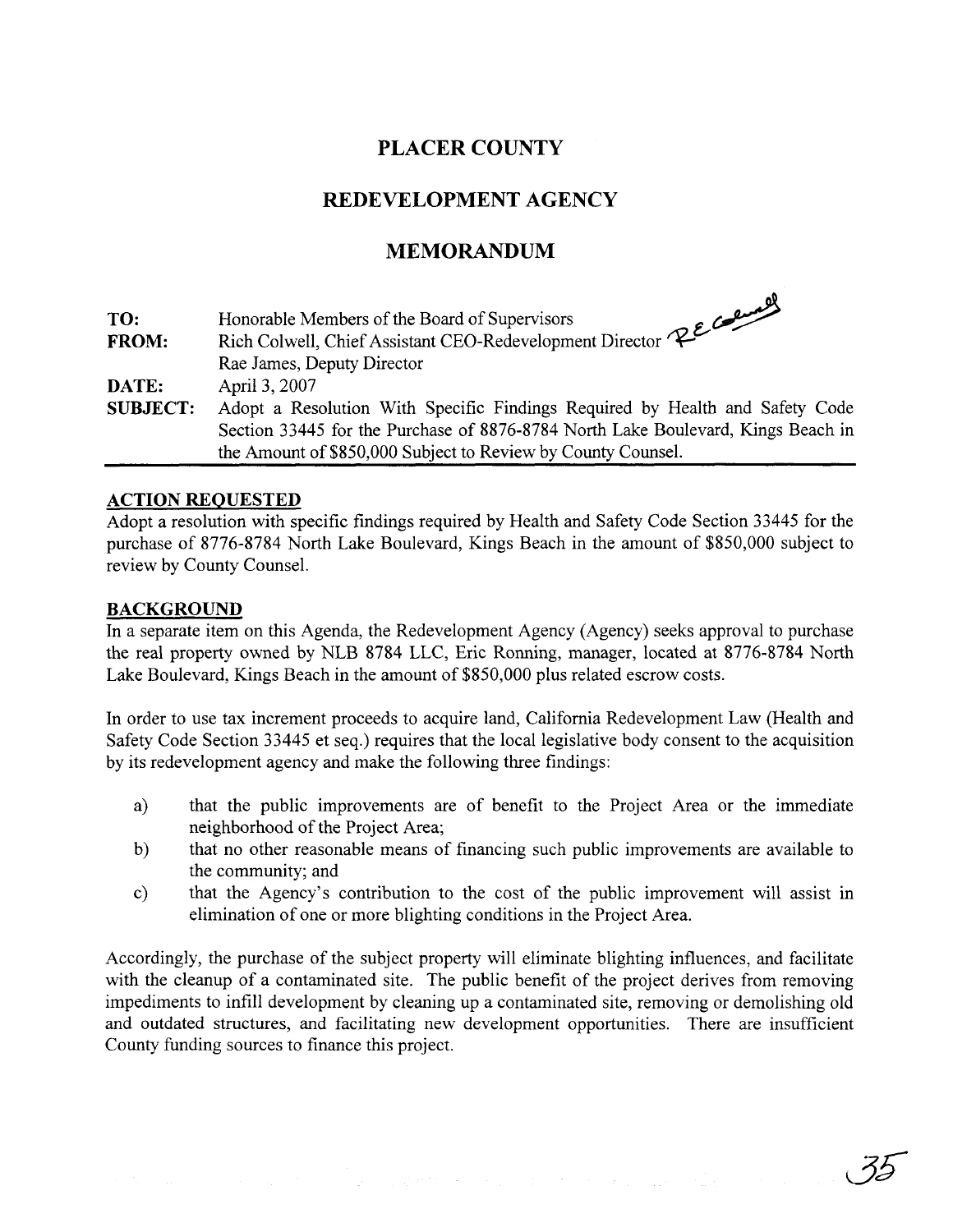### **ENVIRONMENTAL STATUS**

Property acquisition in furtherance of the North Lake Tahoe Project Area Redevelopment Plan is exempt fiom environmental review per California Environmental Quality Act guidelines, section 15180. In addition, the proposed action to acquire land does not commit to a definite course of action. The proposed action is not a federal undertaking pursuant to National Environmental Policy Act.

#### **FISCAL IMPACT**

There **will** be no impact to the County's General Fund. A revision to the Agency's FY 2007 Budget to include this acquisition is subject the Agency's Board approval of a separate item on this agenda.

#### **RECOMMENDATION**

Adopt a resolution with specific findings required by Health and Safety Code Section 33445 for the purchase of 8776-8784 North Lake Boulevard, Kings Beach in the amount of \$850,000 subject to review by County Counsel.

Attachment: Resolution

cc: Sabrina Thompson, Deputy County Counsel

 $\mathcal{Z}_o$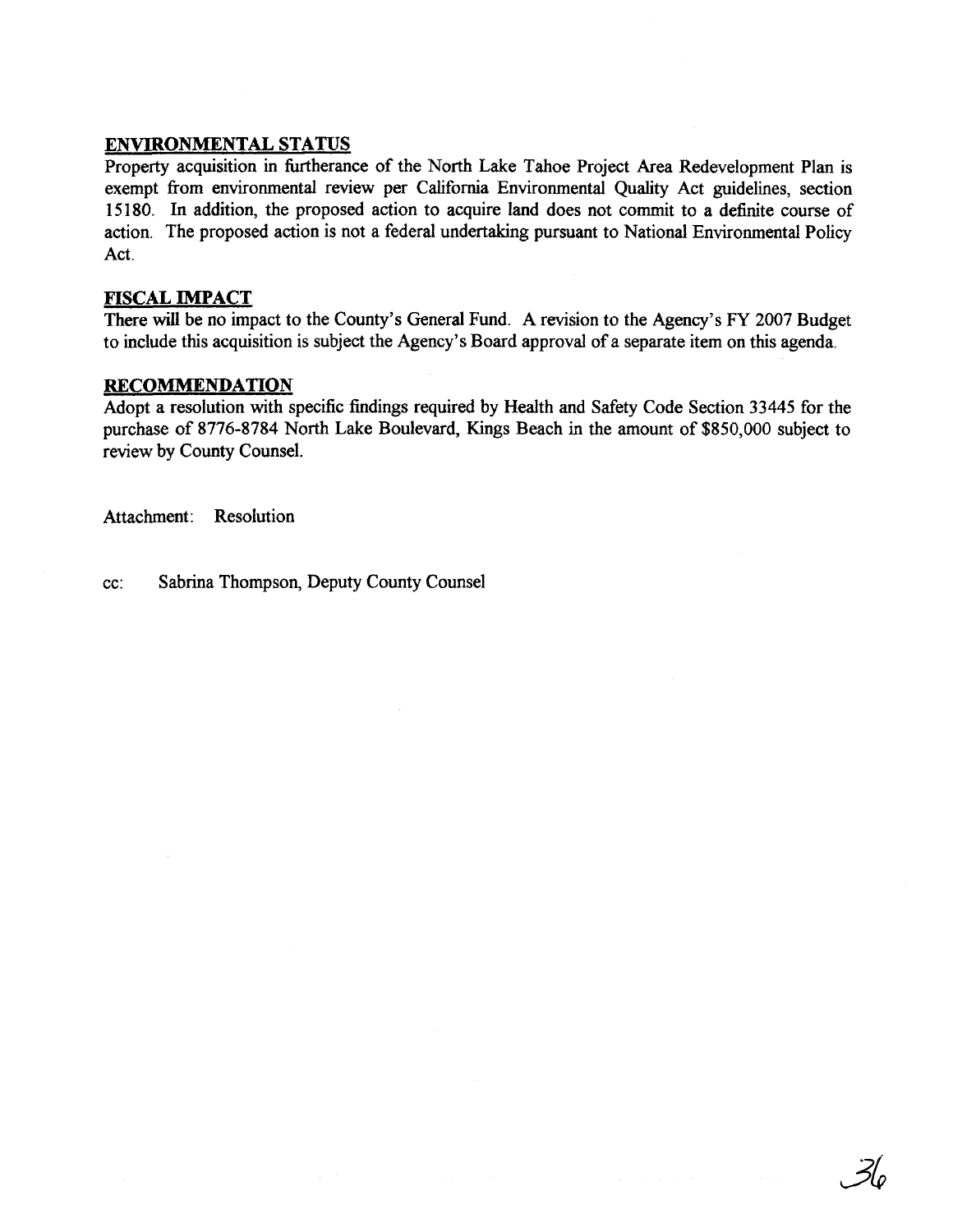# Before the Board of Supervisors County of Placer, State of California

In the matter of:

Adopt a resolution with specific findings required by **Health** and Safety Code Section 33445 for the purchase of **8776-8784** North Lake Boulevard, Kings Beach in the amount of \$850,000 subject to review by County Counsel.

**Resol. No:** 

Ord. No:

The following Resolution was duly passed by the Board of Supervisors

of the County of Placer at a regular meeting held April 3, 2007,

by the following vote on **roll** call:

Ayes:

**Noes:** 

Absent:

Signed and approved by me after its passage.

Attest:

Chair, Board of Supervisors

Clerk of said Board

WHEREAS, the Placer County Redevelopment Agency (Agency) has adopted the North Lake Tahoe Redevelopment Project Area (Project Area), the North Lake Tahoe Redevelopment Plan, and the North Lake Tahoe Implementation Plan (Project Area and Plans); and

WHEREAS, the Agency desires to allocate \$850,000 plus closing and associated costs of Project Area funds to acquire 8776-8784 North Lake Boulevard, Kings Beach (Project) located within the Project Area; and

. 37